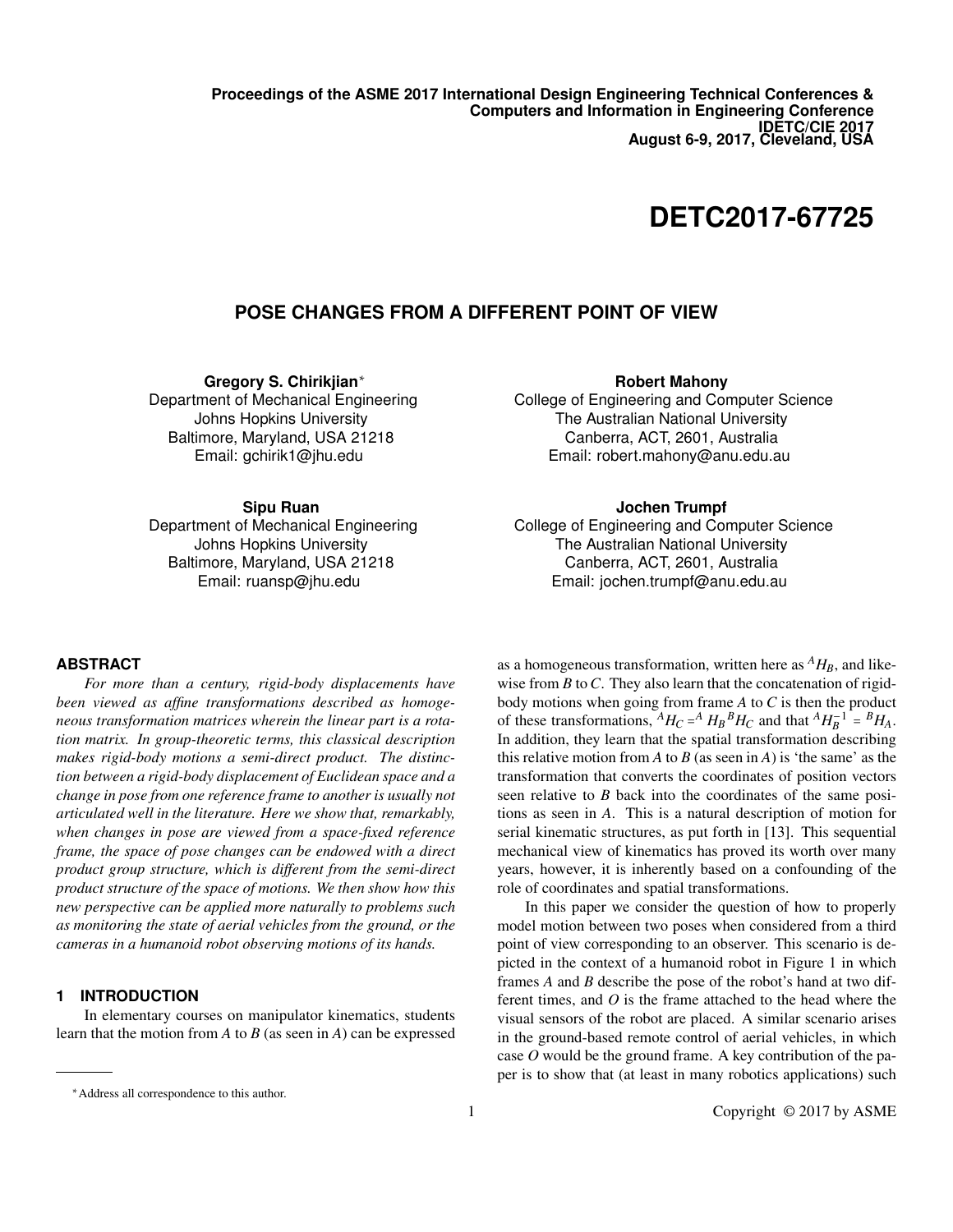

**FIGURE 1**. Demonstrating the three frame scenario with a separate observer frame *O* for a Humanoid Robot

motion should not be modelled as a Euclidean motion of space, but rather as a translation and rotation of the frame *A* (representing an initial pose) to move it to the position and orientation of frame *B* (representing a final pose) *without moving the whole of space along with the frame*. To make this point, we argue that motion (either a Euclidean motion or a pose change) should be modelled by a group action acting on an appropriate space representing the poses. The group associated with rigid-body or Euclidean motion is the Special Euclidean group SE(3) and it acts on points in Euclidean 3-space. When a frame of reference *A* is fixed to Euclidean space, then a Euclidean motion of space will carry the frame along with it to a new location and orientation characterised by a second frame  $B<sup>1</sup>$ . It is well known that the change in position and orientation from frame *A* to frame *B* fully characterizes the Euclidean motion of space, however, it is less well known that its expression in terms of a homogeneous transformation  $^{A}H_{B}$  is dependent on the observer. In particular, we show that when this Euclidean motion is expressed from the point of view of a separate observer *O*, the resulting element of the matrix group SE(3) *is not* the same element that would be obtained if the observer is located at the origin of frame *A*, the classical formulation of Euclidean motion in robotics.

We go on to consider the action of a different group, the *pose change group*, on the space of poses (represented by frames). The pose change group,  $PCG(3)$ , is the direct product of the Special Orthogonal group SO(3) and the additive translation group  $\mathbb{R}^{3}$ . To emphasize the difference to the Special Euclidean group we initially use pairs  $(R, t)$  of rotations  $R$  and translations  $t$  to describe both groups so that the difference in the group laws becomes immediately apparent. We illustrate how the directproduct group structure articulated here results in geodesics on pose space that can be more natural in some trajectory-generation applications. We believe that this observation has significant implications in modelling, path planning and control for pose

change when observed from a position that is not the pose itself.

The remainder of the paper is structured as follows. First, the traditional view of Euclidean motions as elements of the group  $SE(3)$  is reviewed. We then review the mathematics of coordinate changes, which is known in kinematics but is more often used in computer vision. We then review elements of screw theory, focusing on the screw parameters of Euclidean motions that are invariant under coordinate changes (or changes in perspective). Then we take a mathematical view to explain the differences between spaces of poses, pose changes, Euclidean motions, and coordinate transformations, all of which are different mathematical objects that get conflated in the robot kinematics literature. The paper concludes with an application of the new view of pose changes to a trajectory generation problem.

#### **2 THE TRADITIONAL VIEW**

The literature on kinematics is vast and spans multiple centuries. The earliest, and most fundamental, work on kinematics was formulated in a coordinate-free setting both for pure rotations [7, 15, 28] and full Euclidean motions [5, 8]. Such formulations were put forth in an era in which the computational benefits of coordinates had not yet been realized. But this also endows such works with an elegance that is sometimes lacking in recent work. Modern treatments of kinematics can be found in [1, 3, 6, 17, 19, 24, 25, 27, 30]. A mainstay of robot kinematics is screw theory, which is described in detail in works including [4, 11, 12, 22, 29]. The part of this paper that reviews the group-theoretic and screw-theoretic aspects of Euclidean motions follows that in [9].

The group of rigid-body motions, *SE*(3), consists of pairs  $(R, t)$  where  $R \in SO(3)$  is a *rotation*, and  $t \in \mathbb{R}^3$  is a *translation*. The group law is

$$
(R_1, \mathbf{t}_1) \circ (R_2, \mathbf{t}_2) = (R_1 R_2, R_1 \mathbf{t}_2 + \mathbf{t}_1). \tag{1}
$$

From this law, and the fact that the identity element is  $(I, 0)$ , it follows that the inverse of a rigid-body displacement is

$$
(R, \mathbf{t})^{-1} = (R, -R^T \mathbf{t})
$$

where *T* denotes the transpose of a matrix.

Given a point  $\mathbf{x} \in \mathbb{R}^n$ , an element  $(R, \mathbf{t}) \in SE(3)$  acts as

$$
(R, \mathbf{t}) \cdot \mathbf{x} = R\mathbf{x} + \mathbf{t},\tag{2}
$$

and this satisfies the definition of a (left) *group action*. That is,

$$
((R_1, t_1) \circ (R_2, t_2)) \cdot x = (R_1, t_1) \cdot ((R_2, t_2) \cdot x)
$$

 $1$ In formal mathematical terms this can be expressed as an action of the group SE(3) on the orthonormal frame bundle  $F_O(T\mathbb{E}^3)$  of the tangent bundle  $T\mathbb{E}^3$  of Euclidean 3-space  $\mathbb{E}^3$ .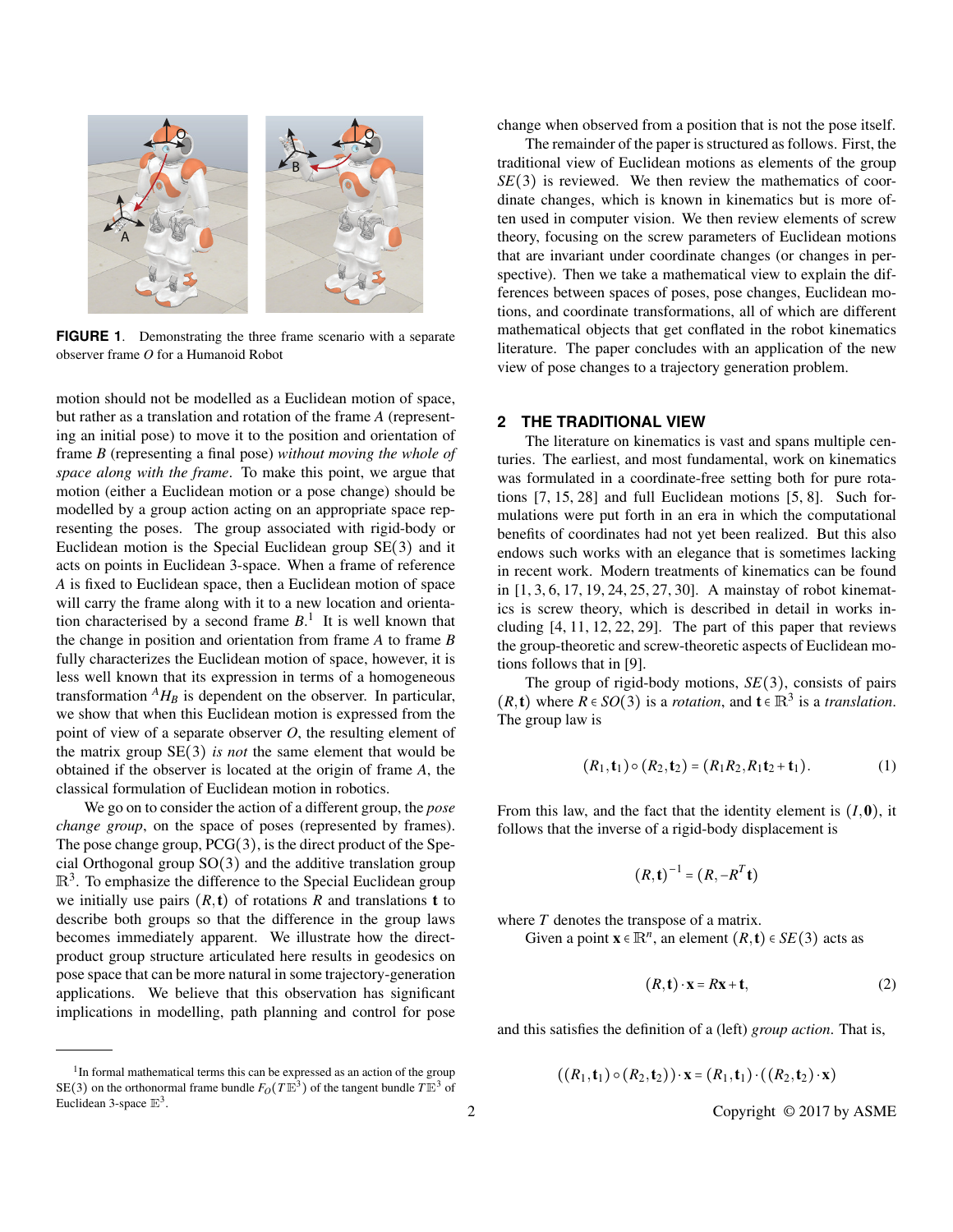and

$$
(I, \mathbf{0}) \cdot \mathbf{x} = \mathbf{x}.
$$

Written slightly more abstractly, if  $(G, \circ)$  is a group and X is a set, then  $(G, \circ)$  is said to act on *X* if there is an operation  $\cdot$  (called an 'action'), such that for the group identity  $e \in G$  and every pair  $g_1, g_2 \in G$  we have

$$
e \cdot x = x \quad \text{and} \quad (g_1 \circ g_2) \cdot x = g_1 \cdot (g_2 \cdot x) \in X. \tag{3}
$$

Homogeneous transformation matrices of the form

$$
H(R, \mathbf{t}) = \begin{pmatrix} R & \mathbf{t} \\ \mathbf{0}^T & 1 \end{pmatrix} . \tag{4}
$$

are traditionally used to represent rigid-body displacements [6, 13, 24]. It is easy to see by the rules of matrix multiplication and the composition rule for rigid-body motions that

$$
H((R_1, \mathbf{t}_1) \circ (R_2, \mathbf{t}_2)) = H(R_1, \mathbf{t}_1) H(R_2, \mathbf{t}_2).
$$

Likewise, the inverse of a homogeneous transformation matrix represents the inverse of a motion:

$$
H((R, \mathbf{t})^{-1}) = [H(R, \mathbf{t})]^{-1}.
$$

In this notation, vectors in  $\mathbb{R}^3$  are augmented by appending a "1" to form a vector

$$
X = \begin{pmatrix} \mathbf{x} \\ 1 \end{pmatrix},\tag{5}
$$

and this preserves the properties of the group action, computed as a matrix vector product.

## **3 DIFFERENCES BETWEEN POSE, COORDINATE TRANSFORMATIONS, POSE CHANGES, AND EU-CLIDEAN MOTIONS**

A *Euclidean motion* is a handedness-preserving isometry of Euclidean space. Such motions can be described using the grouptheoretic tools in the previous section. Under the action of a Euclidean motion, all points in Euclidean space move as a single rigid-body. A Euclidean motion that takes frame *A* to frame *B* is a well-defined object even without introducing any coordinates or a frame of reference in which to observe the motion.

A *pose* differs from a Euclidean motion in that it describes a position and orientation (or frame) in space. Simply put, if a (right-handed) frame is marked on Euclidean space, the result is a pose. Such a pose (or a set of poses) can exist as a geometric construction without coordinates. The set of all frames without specified coordinates or group operation is also a well-defined mathematical object the so-called *orthonormal frame bundle*  $F_O(T\mathbb{E}^3)$ of the tangent bundle  $T\mathbb{E}^3$  of Euclidean 3-space  $\mathbb{E}^3$ . Focussing on right-handed frames only, pose space carries the structure of an SE(3)*-torsor*. It has exactly the same topological and differential properties as  $SE(3)$ , but without the group structure.

A *change of pose* is a conversion of one pose into another. For example, given a moving finite rigid body with a body-fixed reference frame, the reference frame is initially at one pose at the initial time and then it is at another pose at a subsequent time. We emphasize that this is different from a Euclidean motion where a copy of the whole of Euclidean space attached to the body moves with it and maps back into itself as the body undergoes the motion.

Once a global reference frame is established, then both poses and Euclidean motions can be described using homogeneous matrices. Such matrices can also play a different role as *coordinate transformations* to describe the motion from different perspectives. That is, whereas the phenomena of Euclidean motions and pose changes are well defined regardless of how they are observed, when seeking to express such phenomena numerically, coordinate frames must be drawn both in the object that moves and in a fixed copy of Euclidean space. Coordinate transformations then describe two distinctly different changes in perspective: (1) changes in the space-fixed reference frame in which motions and poses are described; (2) changes in the way reference frames are attached to moving bodies.

The following section describes in precise mathematical terms how coordinate changes affect the homogeneous transformations describing Euclidean motions.

#### **4 CONJUGATION AND CHANGE OF VIEW**

The group-theoretic treatment reviewed in the previous sections uses "light" notation that suppresses information about which frames the displacements are viewed from. For example, the Cartesian coordinates of the position of a point in  $\mathbf{x} \in \mathbb{R}^n$ depends on which frame the point is viewed from.

To make this point clear we now introduce four frames of reference: O, A, B, and C, and use "heavy" notation. Then  $O_{\mathbf{X}}$ ,  $A$ **x**,  $B$ **x**,  $C$ **x**, are the coordinates of **x** as seen in O, A, B, and C, respectively.<sup>2</sup> This much is common knowledge in the fields of Robotics, Mechanisms, and Computer Vision. What is less commonly known is that a *three-indexed* rigid-body motion of the

 $2$ In linear algebra terms, this means that we select the origin of the respective frame as the zero point in our coordinates and the axes of the frame as a basis of the vector space describing linear translations of the original Could by ASME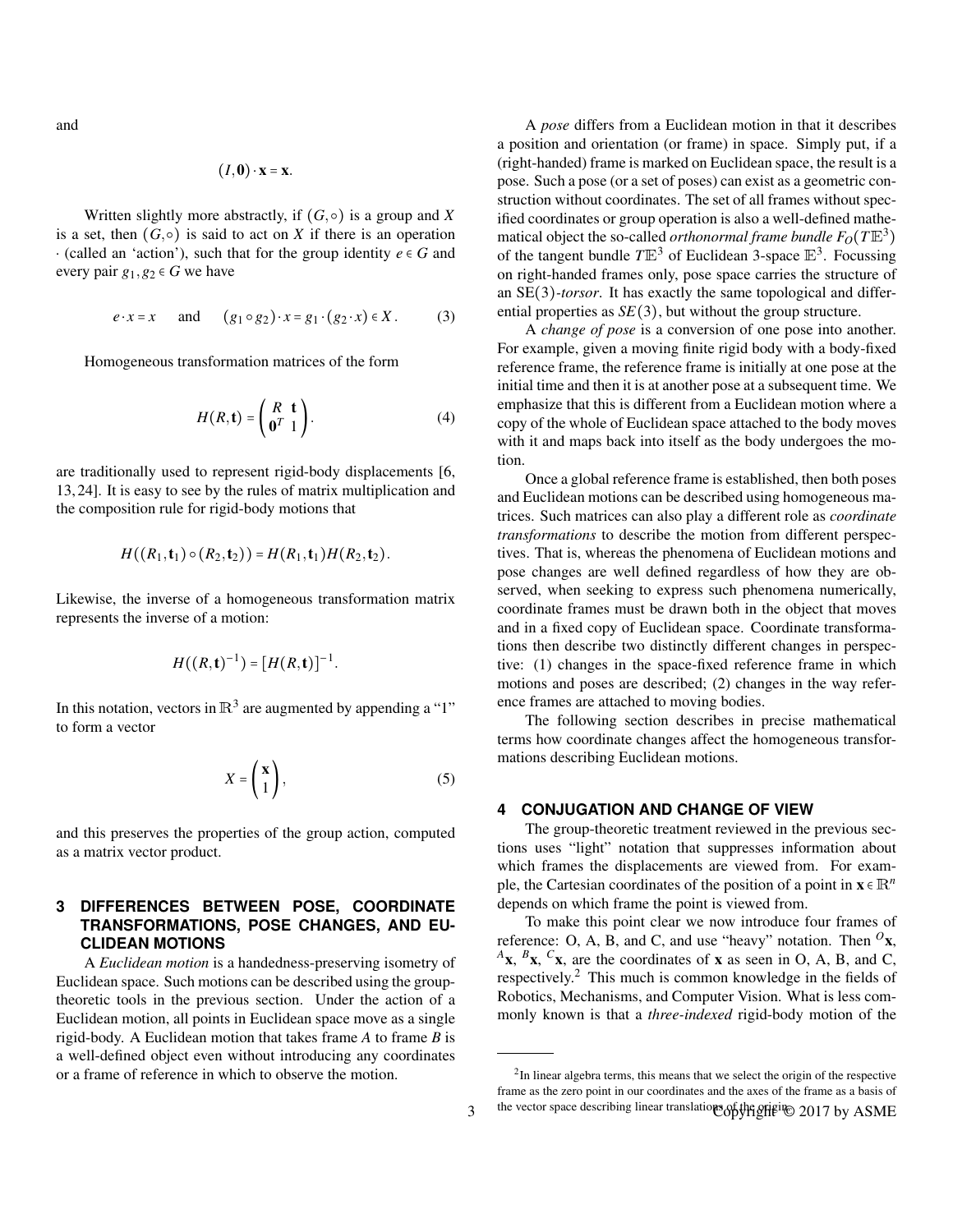

**FIGURE 2**. Relationship between the frames *O*, *A*, *B* and *C*



**FIGURE 3**. The meaning of the vector  ${}_{A}^{O}$ **d**<sub>*B*</sub>

form

$$
{}_{A}^{O}H_{B} = H({}^{O}_{A}R_{B}, {}^{O}_{A}\mathbf{d}_{B})
$$
\n<sup>(6)</sup>

is required to avoid ambiguity when considering the rigid-body displacement from *A* to *B* as seen in *O*. Usually in robotics and mechanism kinematics  $^{A}_{A}H_{B}$  is considered, which allows for simpler notation such as  $^{A}H_{B}$ . But to make the fundamental points in this paper, we keep all three indices. Figure 2 illustrates the various reference frames used throughout this paper.

We have used the notation  ${}_{A}^{O}$ **d**<sub>*B*</sub> in Equation (6) to emphasize the fact that this vector is not the translation vector from the origin of frame *A* to the origin of frame *B* but rather the vector describing the displacement of the origin of frame *O* under the action of the Euclidean motion of space that is represented by  ${}^{O}_{A}H_{B}$ . Recall that this is the motion that moves frame *A* to frame *B* and refer to Figure 3 for an illustration of that motion.

Within the three frame context, traditional statements about



**FIGURE 4**. Translation Vectors  ${}_{O}^{O}\textbf{t}_{A}$ ,  ${}_{O}^{O}\textbf{t}_{B}$ ,  ${}_{O}^{O}\textbf{t}_{C}$ ,  ${}_{A}^{O}\textbf{t}_{B}$ ,  ${}_{B}^{O}\textbf{t}_{C}$ 

the concatenation of reference frames such as

$$
{}^A H_B{}^B H_C = {}^A H_C
$$

are instead written as

$$
{}_{A}^{A}H_{B}{}_{B}^{B}H_{C} = {}_{A}^{A}H_{C}.
$$
 (7)

Moreover, from Figure 4 it is clear that translations viewed from the same reference frame can all be related by traditional vector arithmetic. For example,

$$
{}_{A}^{O}\mathbf{t}_{B} = {}_{O}^{O}\mathbf{t}_{B} - {}_{O}^{O}\mathbf{t}_{A}, \, {}_{B}^{O}\mathbf{t}_{C} = {}_{O}^{O}\mathbf{t}_{C} - {}_{O}^{O}\mathbf{t}_{B}
$$

and

$$
{}_{A}^{O}\mathbf{t}_{C} = {}_{A}^{O}\mathbf{t}_{B} + {}_{B}^{O}\mathbf{t}_{C} = {}_{O}^{O}\mathbf{t}_{C} - {}_{O}^{O}\mathbf{t}_{A}.
$$
 (8)

This much is clear simply from classical vector arithmetic.

We reiterate that the vector  ${}_{A}^{O}$ **d**<sub>*B*</sub> in (6) is in general <u>not</u> equal to the translation vector  ${}_{A}^{O}$ **t**<sub>B</sub> unless  $O = A$ , but it can always be related to it, see Equation(13) below.

We now examine the relationship between  ${}_{A}^{O}H_{B}$ ,  ${}_{A}^{A}H_{B}$ , and  $^{O}_{O}H_{A}$ . Let **x** be a specific point in Euclidean space and let *X* be its description in homogeneous coordinates as in (5). The coordinates of this can be described in any reference frame. For example, if  ${}^A X$  is the homogeneous description of **x** as seen in frame *A*, then

$$
{}^O X = {}^O \mathcal{H}_A {}^A X.
$$

We have used the calligraphic notation  ${}^{\circ}\mathcal{H}_A$  to emphasize that in this context we are not considering a *Euclidean motion*  ${}^{O}H_A$  of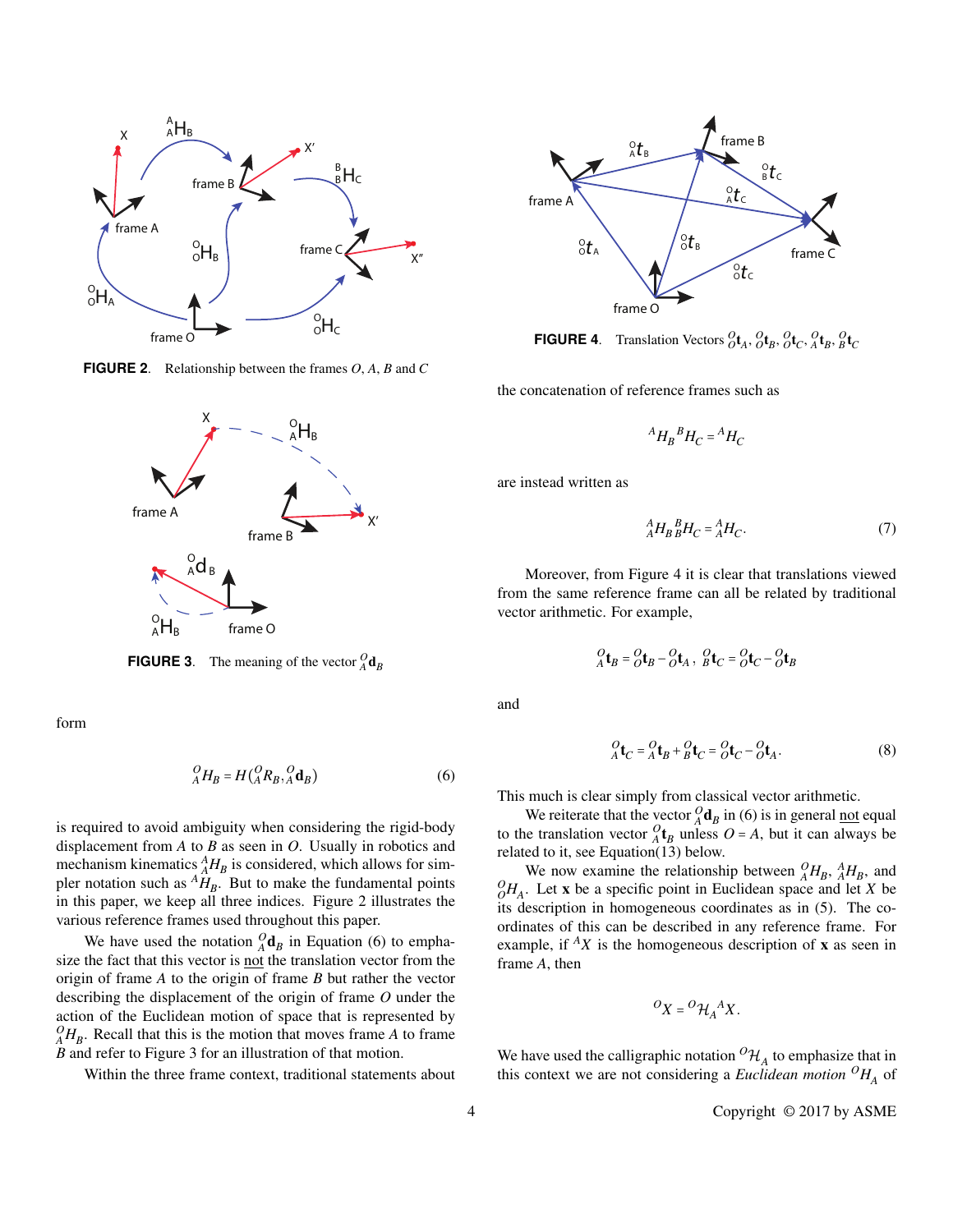space, indeed we are talking about a single fixed point in space x, but a *coordinate transformation* of how this point is represented by the entries of the vector *X*.

Alternatively, if this point is moved to a new point  $x'$  by the same Euclidean motion that moves frame *A* to frame *B*, then

$$
A X' = A A B A' X.
$$
 (9)

This motion of the point  $x$  to the new point  $x'$  should not be confused with the coordinate change

$$
^A X' = ^A \mathcal{H}_B^B X'.
$$
 (10)

The relationship that links these two equations is the fact that the coordinates of the points **x** and **x'** are the same when viewed in the correct reference frames, that is,

$$
{}^BX' = {}^AX,
$$

and that the matrix equation

$$
{}^{A}\mathcal{H}_{B} = {}^{A}_{A}H_{B} \tag{11}
$$

holds, i.e. both objects have the same numerical representation in the matrix group  $SE(3)$  although they have very different conceptual meanings. Indeed, this is where (7) comes from.

Expressions analogous to those above which involve the frame *O* include

$$
{}^O X' = {}^O_A H_B{}^O X \,, {}^O X = {}^O \mathcal{H}_A{}^A X = {}^O_A H_A{}^A X \,.
$$

Combining the above equations and localizing using the fact that x is an arbitrary point yields

$$
{}_{A}^{O}H_{B} = {}^{O}H_{A}{}_{A}^{A}H_{B}{}^{O}H_{A}^{-1} = {}_{O}^{O}H_{A}{}_{A}^{A}H_{B}{}_{O}^{O}H_{A}^{-1}.
$$
 (12)

Such conjugation/similarity transformations are well-known in kinematics [6, 24]. The three index notation used here is inspired by [31]. In the present context,  $^{A}_{A}H_{B}$  describes a Euclidean motion, whereas  ${}^{O}\mathcal{H}_A$  is a coordinate transformation whose matrix representation is the same as that of the Euclidean motion  ${}_{O}^{O}H_{A}$ . The result of the conjugation in (12) is again a Euclidean motion, but now seen with respect to a different coordinate system.

Performing the matrix multiplications in (12) gives rotation and translation parts

$$
{}_{A}^{O}R_{B} = {}_{O}^{O}R_{A} {}_{A}^{A}R_{B} {}_{O}^{O}R_{A}^{-1}
$$

and

$$
\left[\begin{array}{c}\n a_{B} = \left(I - {}^{O}_{A}R_{B}\right){}^{O}_{O}\mathbf{t}_{A} + {}^{O}_{A}\mathbf{t}_{B}\n\end{array}\right]
$$
\n(13)

.

where

$$
{}_{A}^{O}\mathbf{t}_{B} = {}_{O}^{O}R_{A}{}_{A}^{A}\mathbf{t}_{B}
$$

Note from (13) that

$$
\boxed{Q_{\mathbf{d}}\mathbf{d}_{B} \neq \mathbf{d}_{\mathbf{f}}\mathbf{t}_{B},}
$$
 (14)

but given  $^{A}_{A}H_{B}$  and  $^{O}_{O}H_{A}$ , all the necessary information exists to interconvert between  ${}_{A}^{O}$ **i**<sub>*B*</sub> and  ${}_{O}^{O}$ *R*<sub>*A*</sub><sup>*A*<sub>*A***</sub><sub>***B***</sub>.</sup></sub>** 

It can also be shown that homogeneous transforms describing concatenated displacements  $A \rightarrow B \rightarrow C$  all observed from frame  $O$  can be written as<sup>3</sup>

$$
{}_{A}^{O}H_{C} = {}_{B}^{O}H_{C} {}_{A}^{O}H_{B}. \qquad (15)
$$

Explicitly,

$$
{}_{B}^{O}H_{C}{}_{A}^{O}H_{B}=\left({}_{O}^{O}H_{B}{}_{B}^{B}H_{C}{}_{O}^{O}H_{B}^{-1}\right)\left({}_{O}^{O}H_{A}{}_{A}^{A}H_{B}{}_{O}^{O}H_{A}^{-1}\right).
$$

The parentheses are only for emphasis and can be removed. Then using the fact that

$$
_{O}^{O}\!H_{B}^{-1}\,_{O}^{O}\!H_{A}=_{A}^{A}\!H_{B}^{-1}
$$

allows for the simplification

$$
_{B}^{O}H_{C\,A}^{O}H_{B}=\ _{O}^{O}H_{B\,B}^{~~B}H_{C\,O}^{~~O}H_{A}^{-1}.
$$

But premultiplying by  $I = {}_{O}^{O}H_{A} {}_{O}^{O}H_{A}^{-1}$  and using the fact that

$$
{}_{A}^{A}H_{B} = {}_{O}^{O}H_{A}^{-1} {}_{O}^{O}H_{B}
$$
 (16)

gives

$$
{}_{B}^{O}H_{C}{}_{A}^{O}H_{B} = {}_{O}^{O}H_{A}{}_{A}^{A}H_{B}{}_{B}^{B}H_{C}{}_{O}^{O}H_{A}^{-1}.
$$

 $3$ The reader is invited to compare the order of terms in Equations (7) and (15). The latter is the usual linear algebra expression where matrix multiplication represents concatenation of affine maps given that all matrix representations are chosen with respect to the same basis. The former has no linear algebra equivalent and is specific to rigid body kinematics.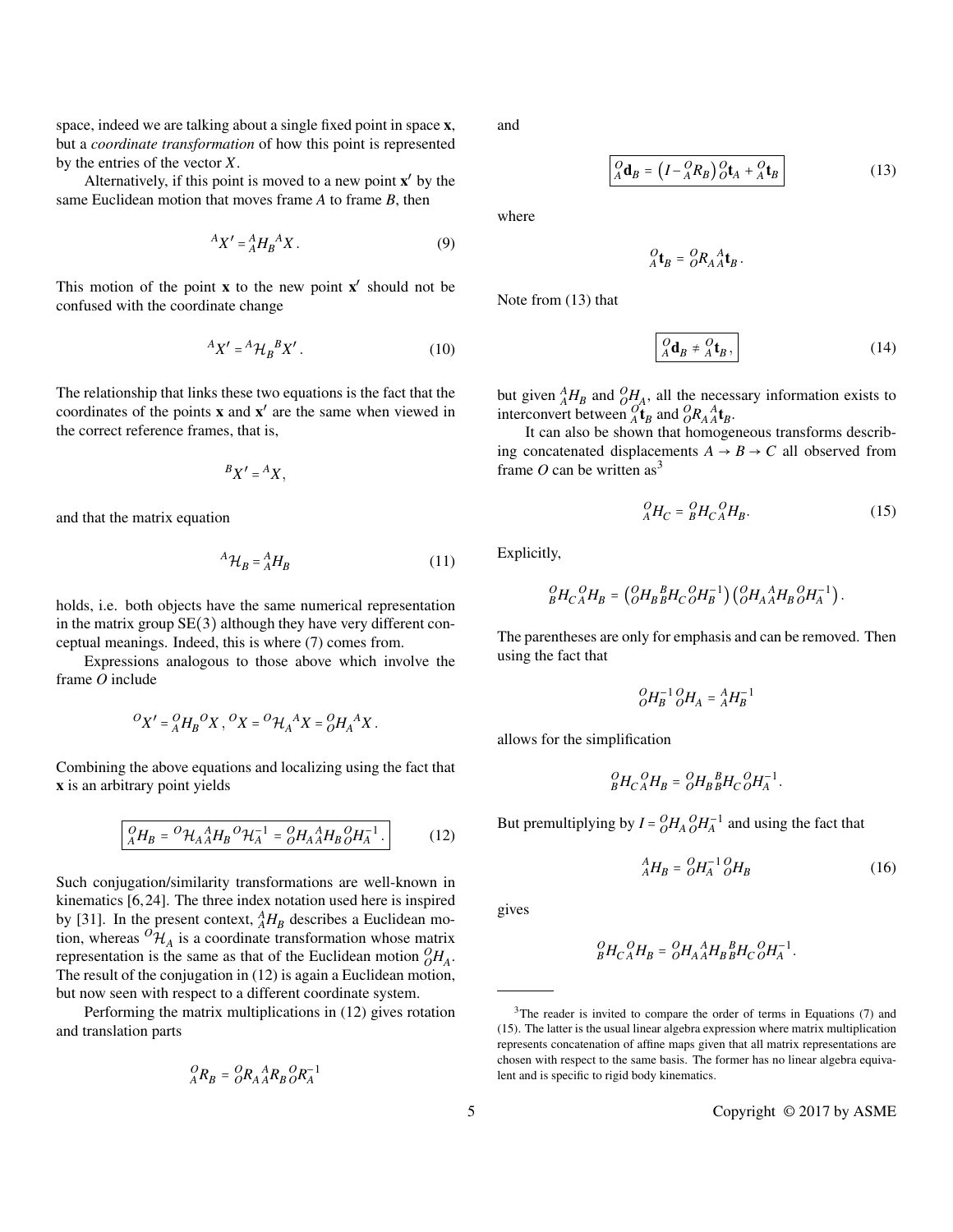This, in combination with (7), gives (15).

As a consequence, the rotational parts of (15) follow as

$$
{}_{A}^{O}R_{C} = {}_{B}^{O}R_{C} {}_{A}^{O}R_{B}. \tag{17}
$$

We note in passing that substituting  $(16)$  into  $(12)$  gives

$$
{}_{A}^{O}H_{B} = {}_{O}^{O}H_{B} {}_{O}^{O}H_{A}^{-1}
$$
 (18)

#### **5 SCREW PARAMETERS**

According to Chasles' Theorem [8]: (1) Every motion of a rigid body can be considered as a translation in space and a rotation about a point; (2) Every spatial displacement of a rigid body can be equivalently affected by a single rotation about an axis and translation along the same axis.

This forms the foundation for Screw Theory, as developed in [4, 12, 14].

In screw theory, the axis in space is described by a line

$$
\mathbf{L}(t) = \mathbf{p} + t\mathbf{n}, \qquad \forall \qquad t \in \mathbb{R},
$$

where **p** is the unique vector pointing to the screw axis and intersecting it at a right angle. Therefore,  $\mathbf{p} \cdot \mathbf{n} = 0$ .

Any Euclidean motion viewed as a screw displacement can be expressed in terms of  $(n, p)$  and the motion paramters  $(\theta, d)$ , i.e., the angle of rotation and the distance travelled around/along n, is given as

$$
H(\mathbf{n}, \mathbf{p}, \theta, d) = \begin{pmatrix} e^{\theta N} & (\mathbb{I} - e^{\theta N})\mathbf{p} + d\mathbf{n} \\ \mathbf{0}^T & 1 \end{pmatrix}.
$$
 (19)

The screw axis parameters  $(n, p)$  and motion parameters  $(\theta, d)$  can be extracted from a given rigid displacement  $(R, d)$ . Since this is widely known for pure rotations, half the problem is already solved, i.e., **n** and  $\theta$  are calculated from  $R = e^{\theta N}$  by observing that

$$
tr(R) = 1 + 2\cos\theta \text{ and } R - R^T = 2\sin\theta N,
$$

which can be solved for  $\theta$  and  $N = \hat{\mathbf{n}}$ , the skew-symmetric matrix associated with n. Since

$$
(\mathbb{I}-R)\mathbf{p} + d\mathbf{n} = \mathbf{d}
$$
 and  $\mathbf{p} \cdot \mathbf{n} = 0$ ,

it follows from  $\mathbf{n} \cdot e^{\theta N} \mathbf{p} = \mathbf{n} \cdot \mathbf{p} = 0$  that

$$
d = \mathbf{d} \cdot \mathbf{n}.\tag{20}
$$

It is known that  $\theta$  and  $d$  are invariant under conjugation by arbitrary motions [9] and so the screw parameters  $(A\theta_{B\setminus A}d_B)$  depend only on the two frames *A* and *B*. Interestingly, from (13) and (20) we have

$$
A d_B = A^Q A B A^Q A B B = A^Q A B A^Q A B.
$$
 (21)

Therefore, the screw parameters  $(A\theta_{B,A}d_B)$  that are invariant to the choice of *O* can be obtained either from  ${}_{A}^{O}H_{B} = H({}_{A}^{O}R_{B}, {}_{A}^{O}d_{B})$ or from  $\binom{O}{A}R_B$ ,  $\binom{O}{A}$ **t**<sub>*B*</sub>).

## **6 DESCRIBING POSE CHANGES AS DIRECT PROD-UCT OPERATIONS**

An altogether different way to describe changes in pose is formulated in this section. Suppose we are sitting at a spacefixed frame *O* and we are watching frame *A* move to frame *B*. We will see the origin of *A* move to the origin of *B*. This gives the vector  ${}^O_A\mathbf{t}_B$ . Again, this is <u>not</u> the same as  ${}^O_A\mathbf{d}_B$ . Similarly, the rotational part of the displacement as seen from this reference frame will be of the form

$$
{}_{A}^{O}R_{B} = \exp\left(A\,\theta_{B}\,{}_{A}^{O}\hat{\mathbf{n}}_{B}\right).
$$

Here  $_A\theta_B$  does not depend on *O* because it is one of the conjugation-invariant quantities for *SE*(3) as discussed in Section 5.

Since  ${}_{A}^{O}$ **n**<sub>*B*</sub> =  ${}_{O}^{O}$ *R***<sub>A</sub><sup>A</sup><b>n**<sub>*B*</sub> this gives

$$
_{A}^{O}R_{B}=\mathop{O}\limits^{O}R_{A\,A}^{\quad A}R_{B\,O}^{\quad O}R_{A}^{T}\,,
$$

which is just the rotational part of  $(12)$ .

Given two rotation-translation pairs  $\begin{pmatrix} Q_R, Q \ t_B, A \end{pmatrix}$  and  $\binom{O}{B}R_C, \frac{O}{B}t_C$  (where the actual translations  $\frac{O}{A}t_B$  and  $\frac{O}{B}t_C$  are used instead of  ${}_{A}^{O}$ **d**<sub>*B*</sub> and  ${}_{B}^{O}$ **d**<sub>*C*</sub>), a simple rule for moving from *A* to *C* follows by combining (17) and (8). That is, the combination of

$$
{}_{A}^{O}\mathbf{t}_{C} = {}_{B}^{O}\mathbf{t}_{C} + {}_{A}^{O}\mathbf{t}_{B}
$$

and

$$
{}_{A}^{O}R_{C} = {}_{B}^{O}R_{C} {}_{A}^{O}R_{B}
$$

defines a *direct product* of the rotation and translation groups

$$
\begin{pmatrix}\nO_{R_C}, O_{R_C} \\
A_{R_C}, A_{R_C}\n\end{pmatrix} = \begin{pmatrix}\nO_{R_C}, O_{R_C} \\
O_{R_B}, O_{R_B}\n\end{pmatrix} \bullet \begin{pmatrix}\nO_{R_B}, O_{R_B} \\
O_{R_B}, O_{R_B}\n\end{pmatrix} \tag{22}
$$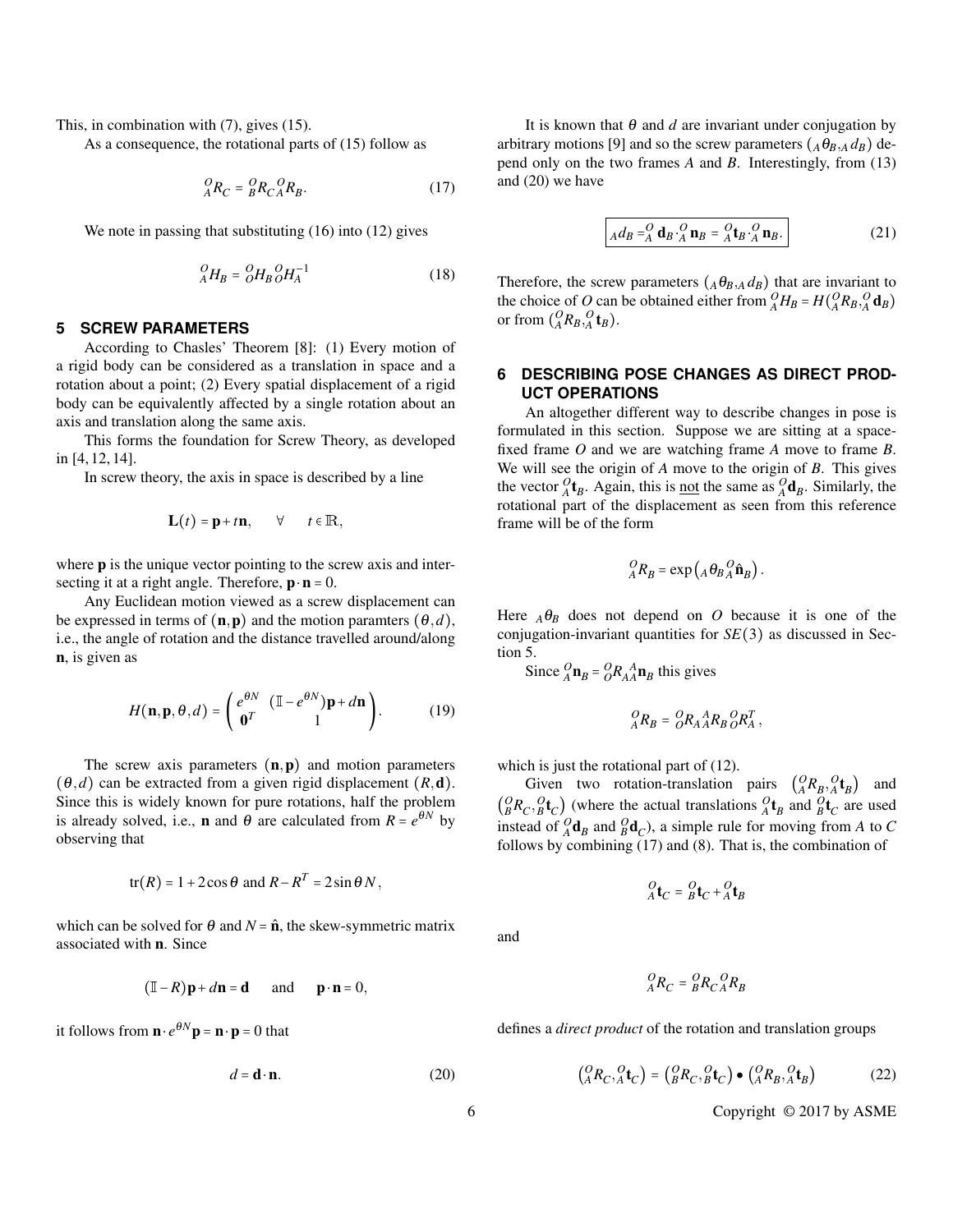

**FIGURE 5**. Transformation of the Observer Frame from *O* to 1

This direct product defines the *pose change group*:

$$
PCG(3) = SO(3) \times \mathbb{R}^3. \tag{23}
$$

Let x denote a point in space, which can be thought of as the origin of a reference frame *X*. Then, for example, the translation  $O_A(t_X)$  is actually what the position of **x** is from the origin of *A*, but as seen from the orientation of *O*.

#### **6.1 CHANGE OF OBSERVER FRAME**

An action of the pose change group PCG(3) on pose space can be defined as

$$
(Q, \xi) \odot (R, \mathbf{t}) \doteq (QRQ^{T}, Qt), \qquad (24)
$$

where  $(Q, \xi) \in PCG(3)$ . Note that the right hand side of (24) does not depend on  $\xi \in \mathbb{R}^3$ . In other words, the  $\mathbb{R}^3$  part of  $PCG(3) = SO(3) \times \mathbb{R}^3$  acts trivially. The action  $\odot$  is associated with a change of observer frame as follows.

If the motion from *A* to *B* is viewed from frame 1 rather than frame *O*, the resulting homogeneous transformation is

$$
{}_{A}^{1}H_{B} = {}_{O}^{O}H_{1}^{-1} {}_{A}^{O}H_{B} {}_{O}^{O}H_{1}. \qquad (25)
$$

Obviously, as a consequence

$$
{}_{A}^{1}R_{B} = {}_{O}^{O}R_{1}^{T} {}_{A}^{O}R_{B} {}_{O}^{O}R_{1} , \qquad (26)
$$

which is also the rotational part of the pose change parameters resulting by changing the observer from *O* to 1. Figure 5 shows



**FIGURE 6**. Coordinates of All Vectors Computed in Frame 1 Instead of Frame O

how this change in the observer frame affects the observed motion.

A natural question to ask is how the translational part of the pose change parameters are affected by changing the observer from *O* to 1. One way to calculate this would be to first convert  $O_A^0$  t<sub>*B*</sub> to  $O_A^0$  and use similarity transformation. Then (25) could be calculated and then the resulting  ${}^1_A \mathbf{d}_B$  could be converted  ${}^1_A \mathbf{t}_B$ .

Rather than doing this, we can calculate a clean expression for  ${}^1_A$ **t**<sub>B</sub> directly, cf. Figure 6. Since

$$
{}_{A}^{1}\mathbf{t}_{B} = {}_{1}^{1}R_{A}{}_{A}^{A}\mathbf{t}_{B} \text{ and } {}_{A}^{O}\mathbf{t}_{B} = {}_{O}^{O}R_{A}{}_{A}^{A}\mathbf{t}_{B}
$$

we have

$$
\frac{1}{4}R_A^T \mathbf{1}_{AB} = A \mathbf{t}_B = \underset{O}{O} R_A^T \mathbf{0}_{AB}.
$$

Therefore,

$$
{}^1_A\mathbf{t}_B = {}^1_1R_A{}^O_RR_A^T{}^O\mathbf{t}_B.
$$

This can be written as

$$
{}_{A}^{1}\mathbf{t}_{B} = {}_{1}^{1}R_{O}{}_{A}^{O}\mathbf{t}_{B}.
$$
 (27)

Combining (26) and (27) and using (24) gives

$$
\left(\frac{1}{A}R_B, \frac{1}{A}\mathbf{t}_B\right) = \left(\frac{1}{1}R_0, \mathbf{0}\right) \odot \left(\frac{O}{A}R_B, \frac{O}{A}\mathbf{t}_B\right). \tag{28}
$$

## **6.2 CHANGE OF BODY-FIXED FRAME**

In this subsection, we think of pose change as modeling the motion of a frame that is attached to a rigid body. This means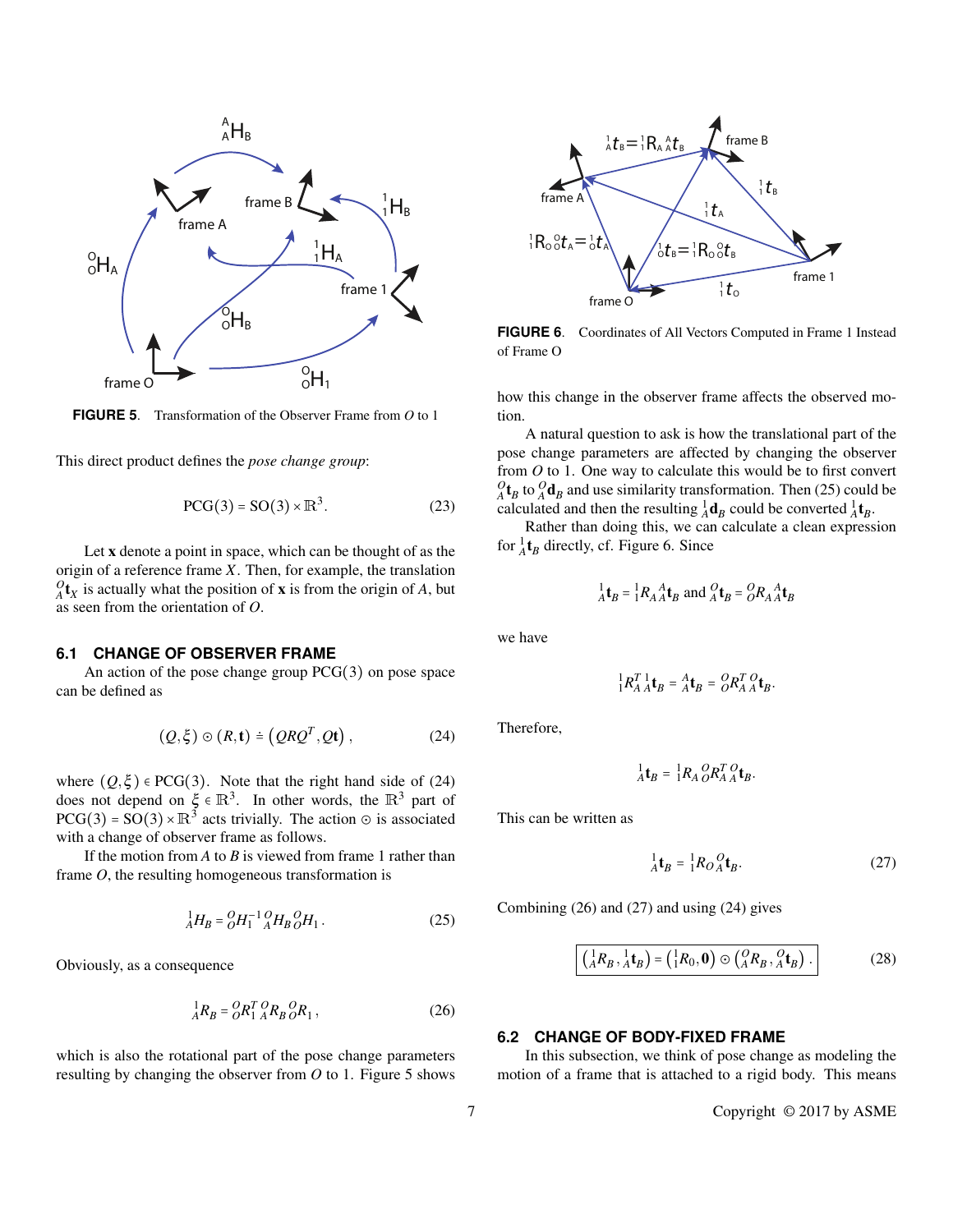

**FIGURE 7**. Conjugation Resulting from Changing Body-Fixed Frames

that we interpret frame *A* as where that body-fixed frame is before motion of the body and frame *B* as where it goes to after motion. We now ask the question what happens when we change the body-fixed frame representing the rigid body from A to  $\overline{A}$  before motion resp. from *B* to  $\overline{B}$  after motion. Since the relative pose of  $\overline{A}$  to *A* as seen in *A* is the same as the pose of  $\overline{B}$  relative to  $B$  as seen in  $B$ , we can say

$$
{}^{A}_{A}H_{\overline{A}} = {}^{B}_{B}H_{\overline{B}} \doteq \Delta
$$

and

$$
\frac{\overline{A}}{A}H_{\overline{B}} = \Delta^{-1}{}_{A}^{A}H_{B}\Delta
$$
\n(29)

as is clear from Figure 7. Then,

$$
\frac{O}{A}H_{\overline{B}} = \frac{O}{O}H_{\overline{A}} \frac{\overline{A}}{A}H_{\overline{B}} \frac{O}{O}H_{\overline{A}}^{-1}.
$$

Let  $R_0$  be implicitly defined by

$$
{}_{O}^{O}H_{\overline{A}}\Delta^{-1}=H(R_0,\mathbf{d}_0).
$$

Then, using the direct-product calculus, the rotational parts follow in the same way as above, and Figure 8 shows how the translational part of the pose changes behave. Putting these parts together gives the direct-product rule

$$
\left(\frac{Q}{A}R_{\overline{B}}, \frac{Q}{A}\mathbf{t}_{\overline{B}}\right) = \left(R_0, \frac{Q}{B}\mathbf{t}_{\overline{B}}\right) \bullet \left(\frac{Q}{A}R_B, \frac{Q}{A}\mathbf{t}_{\overline{B}}\right) \bullet \left(R_0, \frac{Q}{A}\mathbf{t}_{\overline{A}}\right)^{-1},\tag{30}
$$

which is not a conjugation as in  $SE(3)$ , but is equally convenient.



**Remark 6.1.** *Two distinct actions of* PCG(3) *on Euclidean space can be defined:*

$$
(R, t) \odot_1 x = t + x,
$$
  
\n
$$
(R, t) \odot_2 x = Rx.
$$
\n(31)

*Both* ⊙<sup>1</sup> *and* ⊙<sup>2</sup> *satisfy the definition of an action in (3). Note that*  $\begin{pmatrix} Q & R_B, Q & b \\ A & B \end{pmatrix}$   $\odot_2$   $\begin{pmatrix} Q & b \\ A' & X \end{pmatrix}$  =  $\begin{pmatrix} Q & b \\ b' & A' \end{pmatrix}$  *a H then follows that* 

$$
\left(\begin{matrix}\nO & O \\
A & B & A\n\end{matrix}\right) \odot_1 \left(\begin{matrix}\nO & O \\
A & B & A\n\end{matrix}\right) \odot_2 \begin{matrix}\nO & O \\
A & X\n\end{matrix}\right) = \begin{matrix}\nO & O \\
A & X'\n\end{matrix}.
$$

*The effect of the above is the same as the SE*(3) *action describing Euclidean motion in (2), although this construction is artificial in the context of pose changes modeled by* PCG(3) *acting on pose space.*

#### **7 APPLICATIONS**

As motivated in the introduction, an observer at frame *O* will observe the pose change from *A* to *B* in terms of the parameters  $\binom{Q}{A}R_B$ ,  $\binom{Q}{A}$  t<sub>B</sub>) rather than the Euclidean displacement parameters  $\binom{Q}{A}R_B = H\binom{Q}{A}R_B$ ,  $\binom{Q}{A}R_B$ . This is the main reason for our exploration of this approach. A consequence is the direct-product structure and associated actions and transformation rules discussed in the previous section. Below we show that this endows *PCG*(3) with a bi-invariant metric.

#### **7.1 BI-INVARIANT METRICS**

It has been well-known for quite some time that *SE*(3) does not have nontrivial bi-invariant distance/metric functions, [16, 18, 23, 26]. Yet measuring distance between poses remains important both in kinematics [20,21] and in motion planning [2]. Therefore, either left-invariant or right-invariant metrics are chosen. Usually, left-invariance is more meaningful. When making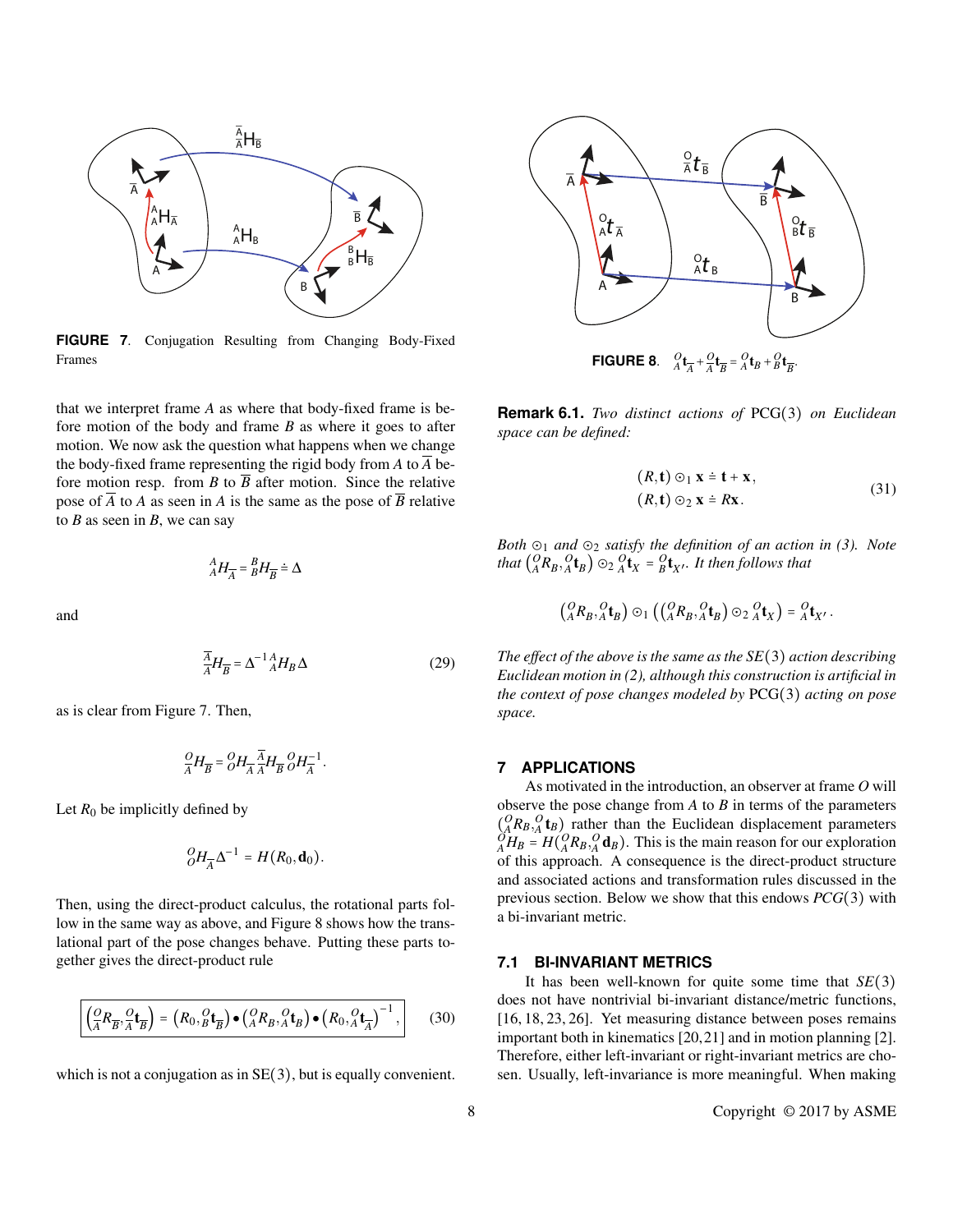this choice, the lack of bi-invariance means that

$$
d_{SE(3)}(H_0H_1, H_0H_2) = d_{SE(3)}(H_1, H_2)
$$

but

$$
d_{SE(3)}(H_0H_1H_0^{-1},H_0H_2H_0^{-1}) \neq d_{SE(3)}(H_1,H_2)
$$
  

$$
\neq d_{SE(3)}(H_1H_0,H_2H_0)
$$

for general homogeneous transformations  $H_0, H_1, H_2 \in SE(3)$ . Though *SE*(3) metrics can exhibit bi-invariance for special pairs of motions [10], it would be nice if bi-invariance could be used as a general feature of metrics. Unfortunately this is not possible.

However, the direct product structure does tolerate biinvariance. Namely, if

$$
d_{\mathbb{R}^3}(\mathbf{x}, \mathbf{y}) = \|\mathbf{x} - \mathbf{y}\|_p
$$

is any p-norm, it is invariant under translational shifts. If  $d_{SO(3)}(R_1,R_2)$  is any bi-invariant norm for  $SO(3)$  (such as the Frobenius norm  $||R_1 - R_2||_F$  or  $||log(R_1^T R_2)||$ , then

$$
d_{PCG(3)}((R_1, \mathbf{t}_1), (R_2, \mathbf{t}_2)) = d_{\mathbb{R}^3}(\mathbf{x}, \mathbf{y}) + d_{SO(3)}(R_1, R_2)
$$

will be bi-invariant under the direct product. That is

$$
d_{PCG(3)}((R_0, t_0) \bullet (R_1, t_1), (R_0, t_0) \bullet (R_2, t_2)) =
$$
  
\n
$$
d_{PCG(3)}((R_1, t_1), (R_2, t_2)) =
$$
  
\n
$$
d_{PCG(3)}((R_1, t_1) \bullet (R_0, t_0), (R_2, t_2)) \bullet (R_0, t_0)).
$$

Metrics have a role in interpolating paths between poses (or motions). The next subsection illustrates how motions observed from *O* are interpolated.

## **7.2 PATH GENERATION**

Consider the task of an observer designing a trajectory to take frame *A* to frame *B* where the design is undertaken in the observer's frame of reference *O*. Applying the SE(3) machinery and using geodesic interpolation one obtains a trajectory that starts at  $^{O}_{O}H_{A}$  at  $\tau = 0$  and ends at  $^{O}_{O}H_{B}$  at  $\tau = 1$  as

$$
H(\tau) = \exp\left(\tau \log({^O_AH_B})\right) {}^O_OH_A.
$$

Here the *SE*(3) exponential and logarithm are matrix operations. This generates the helical tracjectory shown in Figure 9. In contrast, for *PCG*(3), the analogous approach leads to

$$
(R(\tau), \mathbf{t}(\tau)) = (\exp(\tau \log({}^0_A R_B)), {}^0_A \mathbf{t}_B \tau) \bullet ({}^0_B R_A, {}^0_O \mathbf{t}_A),
$$



**FIGURE 9**. Comparison of Geodesic Trajectories for *SE*(3) and *PCG*(3)

**TABLE 1**. Start and end poses of the moving frame (relative to O)

|       | Rotations                |                 |                     |
|-------|--------------------------|-----------------|---------------------|
| Poses | Axes of Rotations        | Angles          | <b>Translations</b> |
|       |                          | (rad)           |                     |
| A     | [0.1102; 0.9939; 0.0048] | $\frac{\pi}{4}$ | $[-2; 4; 3]$        |
| в     | [0.0750; 0.6763; 0.0033] |                 | [3; 2; 2]           |

the straight line trajectory shown in Figure 9. The configurations of frame *A* and frame *B* used in the figure are summarized in Table 1.

Both the  $SE(3)$  or  $PCG(3)$  trajectories may be appropriate in different contexts, however, in many kinematics applications it would seem more natural to use trajectories generated by the pose change group PCG(3) carrying a bi-invariant metric.

## **8 CONCLUSIONS**

Whereas in the kinematics of machines and linkages, changes in pose are indistinguishable from Euclidean motions, when viewed from an independent third frame pose changes and Euclidean motions obey different composition and transformation rules. This paper articulates these subtle differences. The calculus of Euclidean motions and how they change with perspective and under coordinate changes is well established. This is reviewed here to compare and contrast with our contribution, which is the development of an analytical framework for the composition of pose changes as a direct product operation, together with direct product actions and rules for changes of perspective changes. Implications for bi-invariant metrics are also explored.